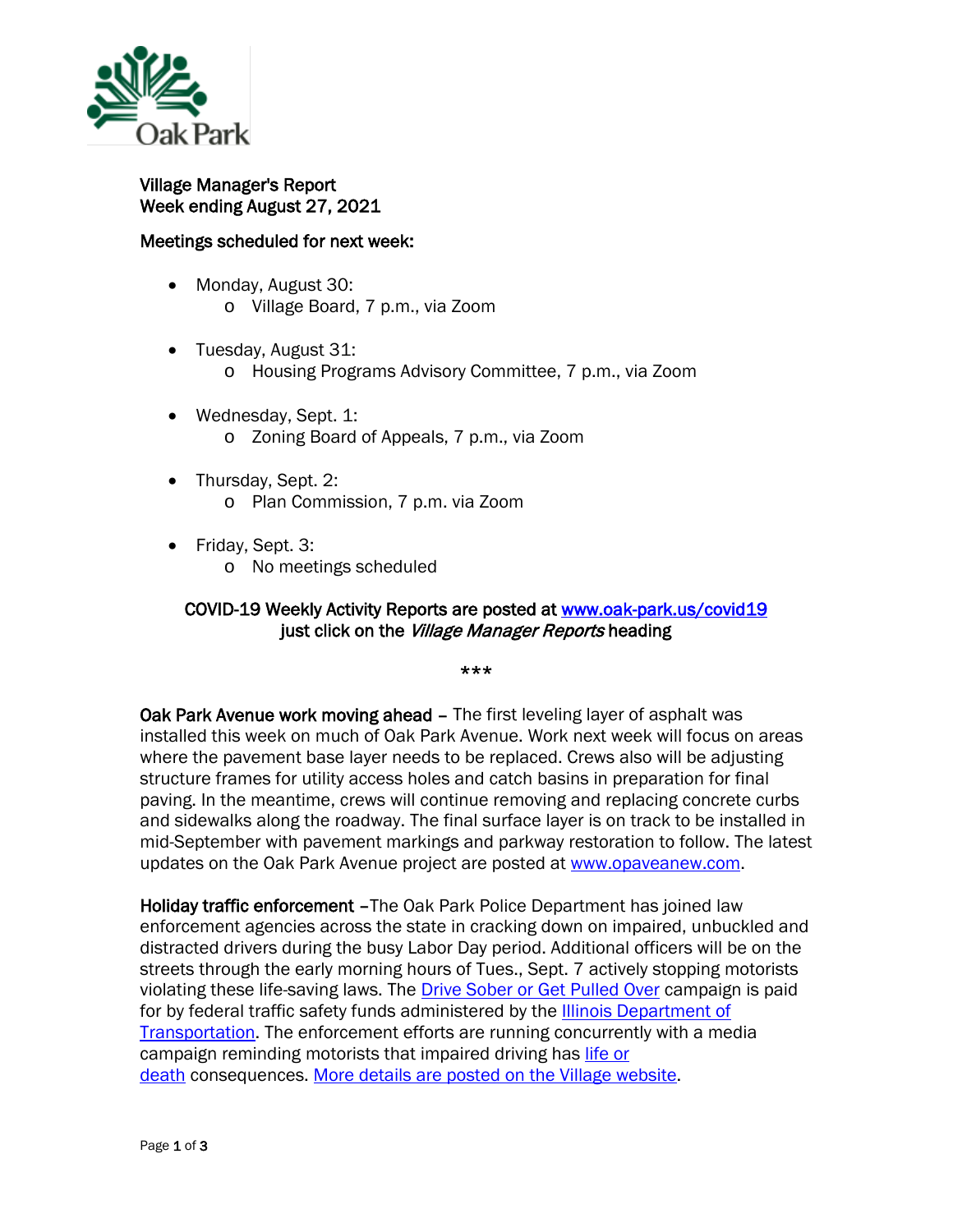Public input sought on accessory dwelling units – The Plan Commission is accepting public comment on proposed changes to Village code that would allow additional independent housing units on residential properties as a way to offer more adaptable and affordable housing options in our dense, built-up community. Officially known as accessory dwelling units, the proposed changes to the Zoning Ordinance would make the units a permitted use in residential districts, particularly on the larger lots. The Village currently allows dwelling units over a garage on a single-family residence lot, with restrictions based on lot size, number of units on a lot, design, height and location. Comments may be submitted via email to [planning@oak-park.us](mailto:planning@oak-park.us) until 5 p.m., Thurs., Sept. 2. [Click here to view the proposed changes…](https://www.oak-park.us/sites/default/files/456678891/2021-09-02-proposed-accessory-dwelling-unit-zoning-ordinance-mendments.pdf)

Drivers urged to take extra care – With the new school year now underway, Police have stepped up their presence at key crossings and along walking routes to protect the many students who typically trek along Oak Park streets to their neighborhood schools. Motorists are urged to stay alert — especially when driving in school zones. Staying focused and avoiding distractions like talking on cell phones are essential, as is coming to a complete stop at intersections and not blocking crosswalks. Drivers also must obey the signals of crossing guards and should never attempt to pass a stopped school bus with lights flashing. Anyone with questions about Oak Park Police Department school programs, may call 708.386.3800 or email [police@oak-park.us.](mailto:police@oak-park.us)

Award deadline approaching – The deadline to make a nomination for one of five upcoming community awards is fast approaching. Sept. 1 is the deadline to nominate [businesses, organizations and other entities](https://www.oak-park.us/your-government/citizen-commissions/disability-access/disability-access-awards) that provide extraordinary accessibility for patrons with disabilities and their families. The deadline to submit nominations for Aging in Place, Historic Preservation and Sustainability awards is Oct. 15. The Health Department also is preparing to seek nominations for the Fitzsimmons Public Health Awards that recognize those who made exceptional contributions to improving the health of Oak Parkers.

Sidewalk replacement update – Work is winding down for the sidewalk maintenance program that is underway this season primarily in the northeast section of the community. Next week, the contractor will complete punch list items and angle cuts that help control cracking that can occur when concrete expands and contracts as weather conditions change. All remaining tasks should be completed by the second week of September. About 800 sidewalk squares were replaced across some 120 blocks this year as part of the annual repair and replacement program. The program focuses on larger trip hazards that could create challenges for pedestrians.

Neighborhood clean-up efforts – The Public Works Department is urging residents and organizations to help improve the community by organizing a neighborhood clean-up event. The Village provides up to 10 heavy duty trash bags, 10 pairs of gloves and 10 pink refuse stickers that can be used to collect litter from alleys and parkways. Brooms and shovels also are available to borrow on a first come, first served basis. More information about the program is [posted on the Village website.](https://www.oak-park.us/village-services/garbage-collection/keep-oak-park-beautiful/neighborhood-clean-program)

Miscellaneous construction updates – The contractor for the senior living center under construction on Madison Street has begun work on the cul de sac on Euclid